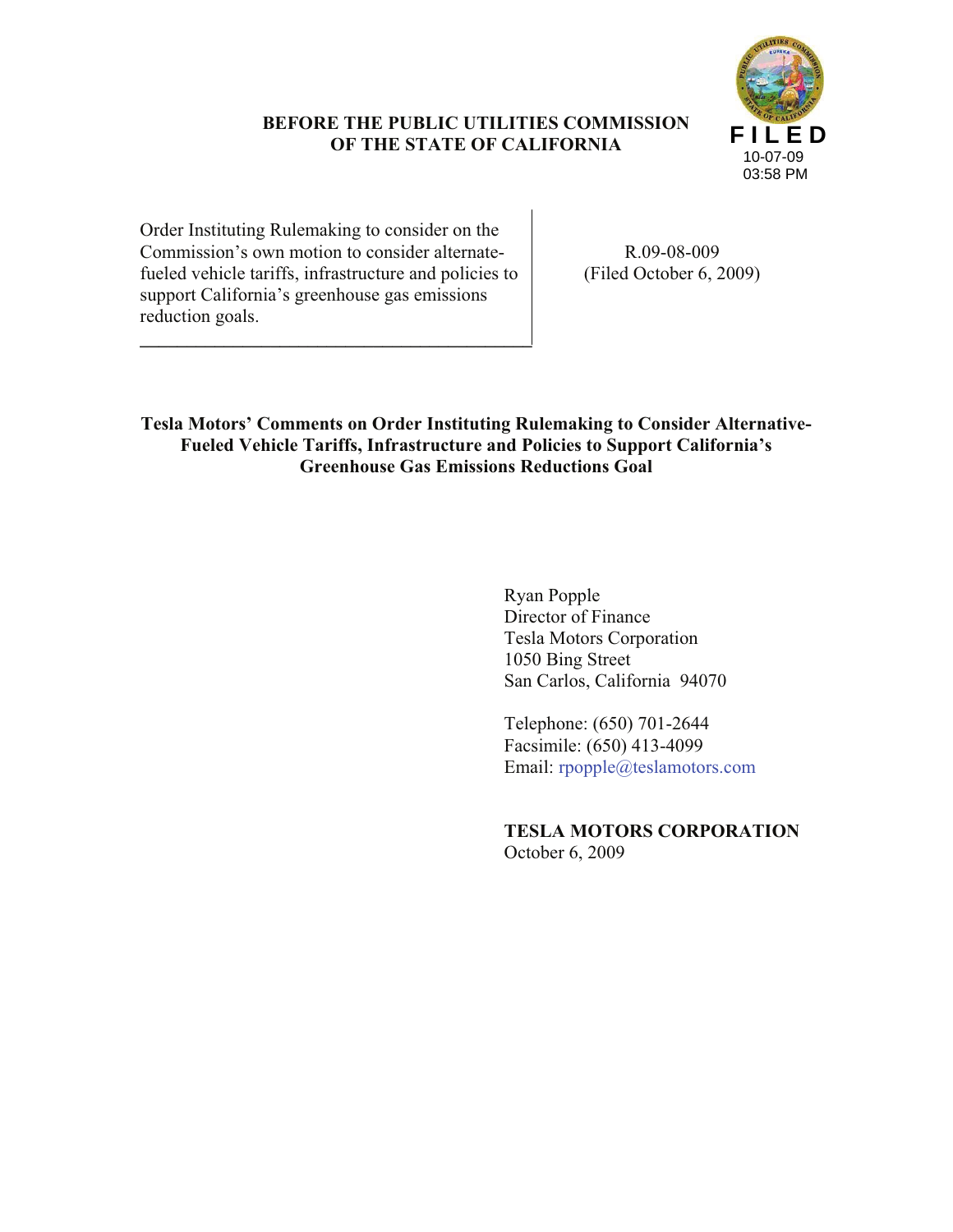## **Tesla Motors' Comments on Order Instituting Rulemaking to Consider Alternative-Fueled Vehicle Tariffs, Infrastructure and Policies to Support California's Greenhouse Gas Emissions Reductions Goal**

In the initial public documents regarding Rulemaking 09-08-009, CPUC posed the following questions for all interested parties to address in comments filed in the proceeding. CPUC also invited parties to identify additional issues that the Commission should consider in the rulemaking. Tesla Motors would like to make the following initial comments in regards to the proposed rulemaking. As requested, the comments are noted with the line item numbers provided by the initial CPUC public documents.

#### Residential Charging Infrastructure and Policy

1. What types of residential metering arrangements are appropriate for PHEVs and BEVs and why? Should the Commission require a particular metering arrangement, or should it allow more flexibility in metering arrangements by investor-owned utilities or others? If so, why?

We recommend that all PHEV and BEV metering arrangements enable intelligent metering of electric vehicle charging and time of day charging. Residential metering arrangements should enable utilities to positively prove that electricity has been provided to a PHEV or BEV (as opposed to other electrical appliances like lawn equipment or home appliances) so that Low Carbon Fuel Standard credits or Carbon Credits (both to be determined) can be calculated and traded to more carbon intensive transportation applications, such as petroleum fuel refineries.

The Commission should therefore allow flexibility in metering arrangements, but only within a few constraints. Paramount among these constraints are the three mentioned below:

1. Ability to detect and report when electricity is being consumed for the charging a PHEV or BEV in a standardized format

2. Ability to track this electricity consumed by time of day

3. Ability for the grid to draw power from the vehicle, if needed, and for corresponding metering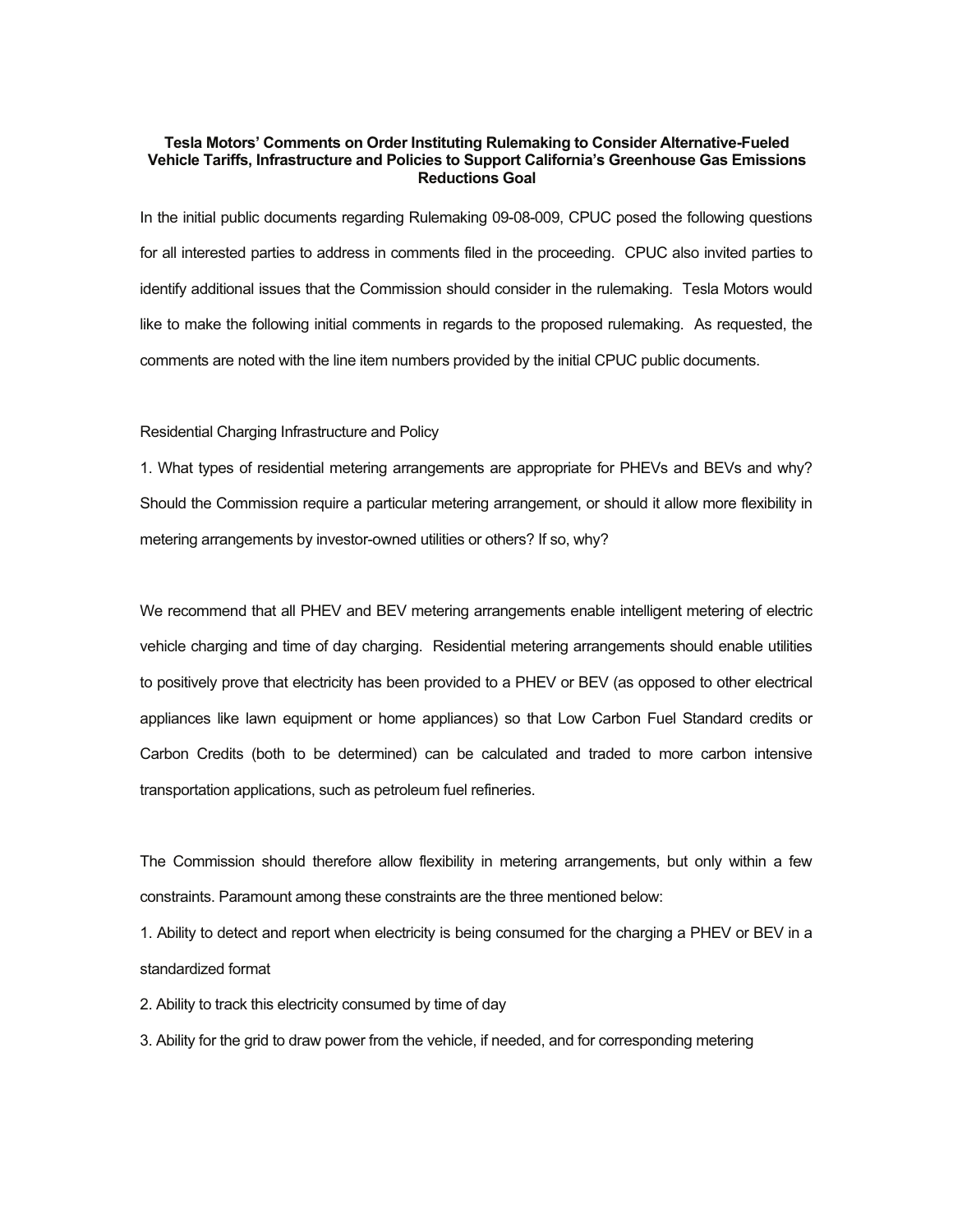2. How will electric vehicle meters or sub-meters and EVSE's interact with the advanced meters currently being installed across the service territories of investor-owned utilities? What policies does the Commission need to consider concerning any such interaction?

No comment at this time.

3. What kinds of equipment and electrical improvements will typically be needed to support residential charging for PHEVs and BEVs, e.g., EVSE's, metering, electrical system upgrades? Who should pay for residential equipment and improvements required to support PHEVs and BEVs, and why?

Given that electric vehicles are a more CO2-efficient means of transportation than internal combustion engines, we believe that electric vehicle charging infrastructure will provide a source of revenue for utilities as they will soon be able to monetize Low Carbon Fuel Standard credits or carbon credits generated by charging alternative vehicles. Therefore, we believe that the utilities are the most likely investor in additional electrical infrastructure and improvements required to add charging stations in residential areas.

One specific improvement that will need to be considered in certain areas likely to have the highest concentration of EVs is upgraded transformers (or a discrete transformer for vehicle charging) that would allow large current to be drawn from the grid without a disruption in service.

4. What policies should the Commission adopt to encourage competition and innovation in the market for residential infrastructure development for PHEV and BEVs?

The Commission should encourage customers of infrastructure to issue Requests for Quotes in an open bid process requiring standardized equipment that does not require a long-term contract to a specific vendor. In this manner, vendors will be forced to continuously compete to improve quality and lower cost. We strongly recommend that all infrastructure providers move toward universal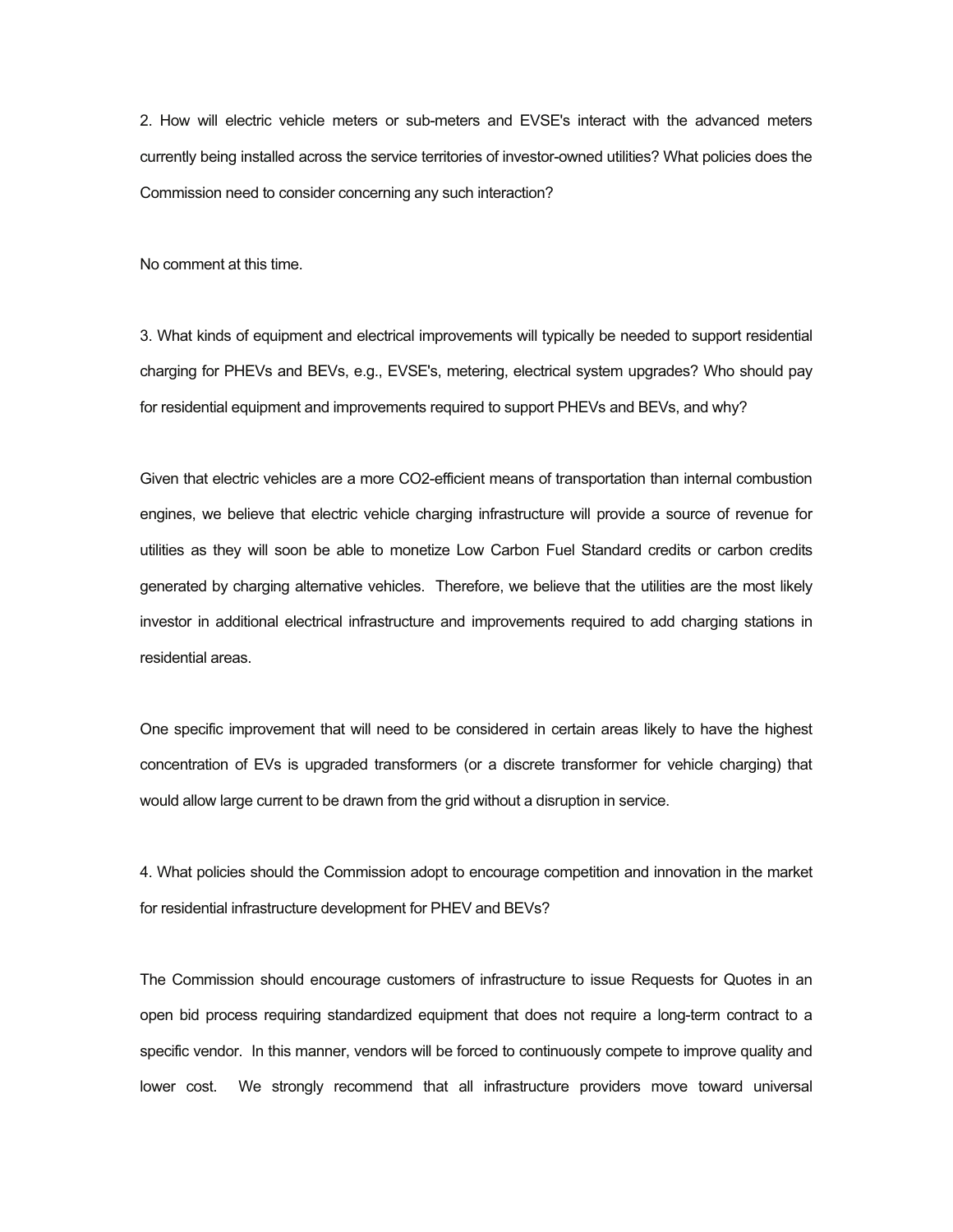standardization to ensure that all Level I, II, and III charging infrastructure is compatible with every PHEV and BEV on the market.

5. Should the Commission consider allowing utilities to invest in and rate-base residential electric vehicle charging in order to encourage and support early adoption of PHEVs and BEVs? If so, what components of the infrastructure should the utility be authorized to invest in, e.g., wiring upgrades, EVSE? Should utility investment continue once the market matures? What impact might this have on the competitive marketplace relating to electric vehicle charging infrastructure by non-utility entities?26

We believe the Commission should encourage investment and improvement of all infrastructure in the electric vehicle charging value chain, including consideration of allowing utilities to rate-base vehicle charging. The Commission should encourage competition from private vendors to encourage continuous innovation and cost improvement as the market matures. We do not recommend that the Commission encourages the selection of a single vendor solution. In the early stage of the electric vehicle revolution, standards and technology will improve rapidly, and the Commission should encourage continuous evaluation of all available vendors and charging technology.

6. If a utility proposes to own customer-premises EVSE's, how will the Commission ensure that nearterm EVSE and metering capital investments are interoperable with future generations of PHEV and BEV technology? 27

The commission should encourage PHEV and BEV manufacturers to develop vehicles that can recognize and adapt to any charging infrastructure that uses SAE standard connectors. As new EVSE equipment is introduced, standard connectors will ensure backward compatibility.

7. What approaches are there to provide PHEV and BEV charging for owners who do not have regular access to a garage for residential recharging (including single family dwellings and multiple dwelling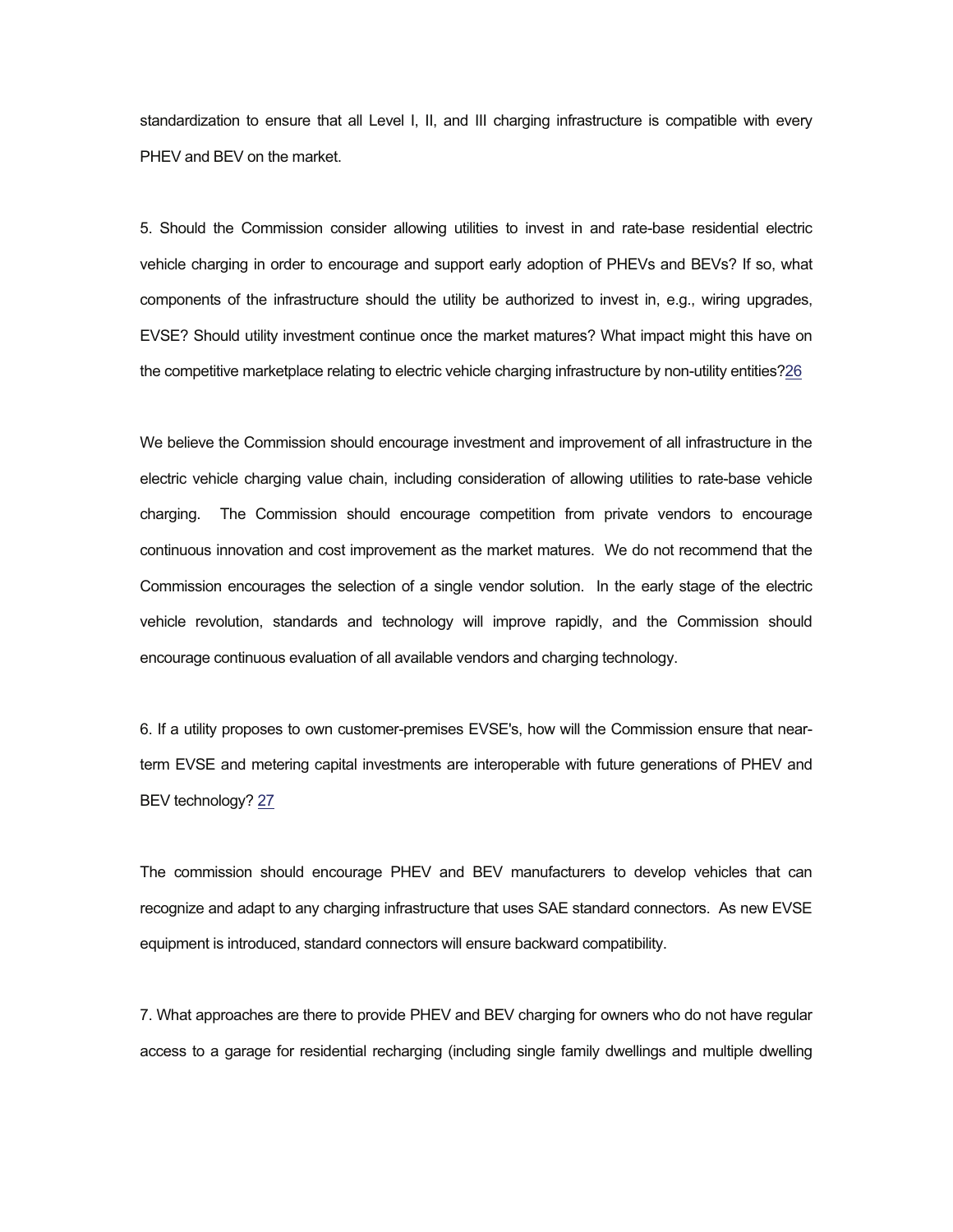units (MDUs) like apartments, condominiums, and duplexes)? What regulatory issues does the Commission need to address relative to infrastructure for such residents?

The Commission should encourage the installation of public, all weather charging infrastructure that provides both Level I and Level II supply. This charging infrastructure could provide free of charge supply during off-peak times (night) and credit-card billing for peak time charging. We envision charging stations using billing hardware similar to public parking billing machines.

Also, many MDUs have parking garages for residents that serve as a strong opportunity for charging infrastructure because of the high density of parked cars. An approach to installing the proper infrastructure in these situations would involve collaboration with the utility and the owner/developer to provide the necessary equipment and specialized electricity service designed around charging PHEVs and BEVs.

8. How can the Commission, in coordination with utilities, relevant state agencies, federal authorities, local governments, and other entities, streamline EVSE permitting, installation, and approval processes from the time of PHEV and BEV purchase to EVSE activation? What jurisdictional barriers should be assessed to achieve a streamlined permitting, installation, and activation process for residential EVSE?

No comment at this time.

## Commercial and Public Charging Infrastructure and Policy

9. How should electricity used for PHEVs and BEVs be metered at commercial and public charging facilities?

See response to comment #1.

10. Who should pay for commercial and public meters, EVSE, and related upgrades?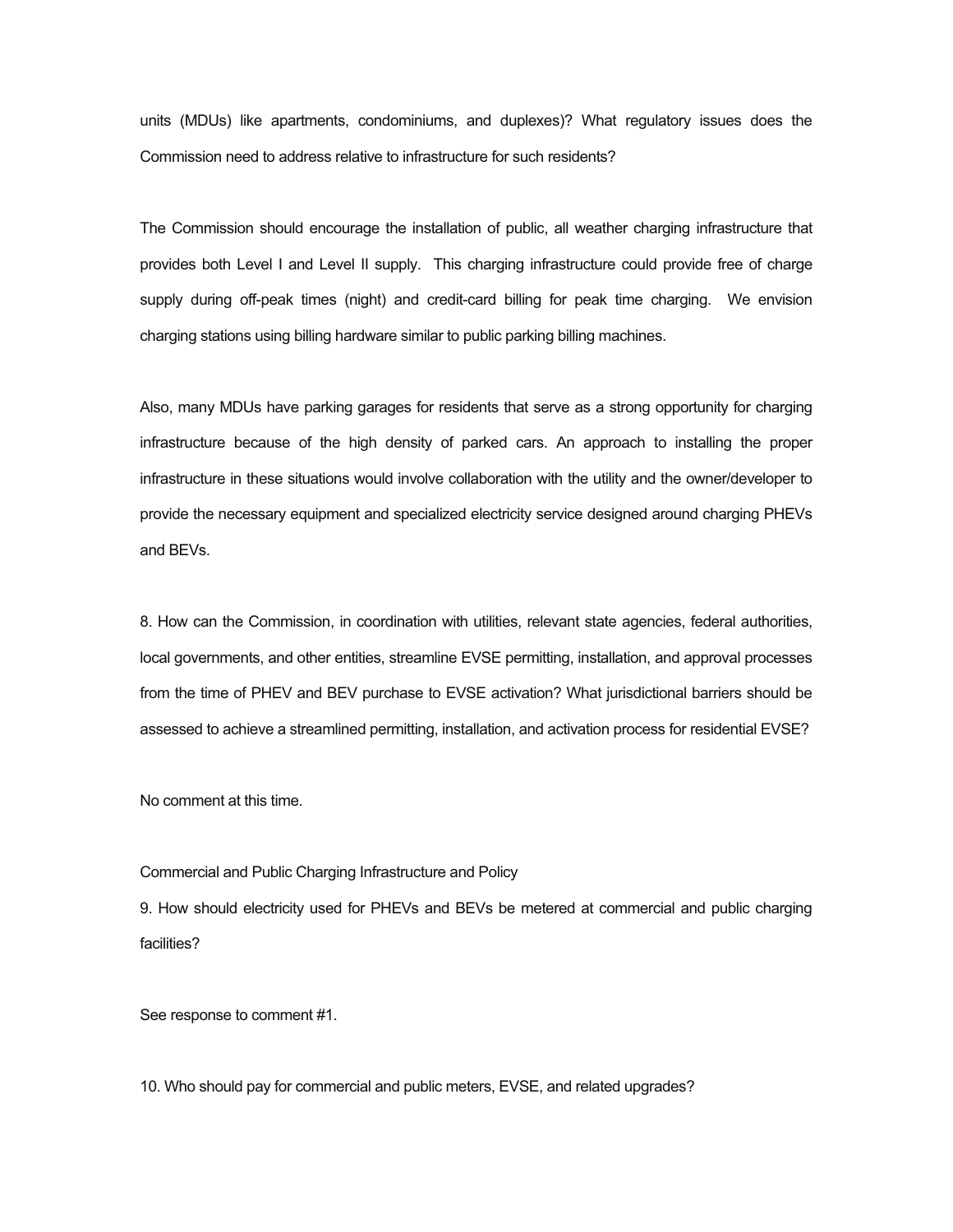See response to comment #3.

11. How should the Commission ensure that commercial and public charging facilities are costeffective, openly-accessible, and interoperable with a Smart Grid system?28

The Commission should encourage charging vendors to develop a standardization system for hardware and software that enables interoperable infrastructure and continuous technology improvement.

12. Are additional building codes needed for residential, commercial and public charging facilities to supply sufficient electrical services to PHEVs and BEVs? What role, if any, can the Commission play in this regard?

No comment at this time.

13. What policies should the Commission adopt to facilitate competition and innovation in the commercial and public infrastructure market?

See response to comment #4.

14. What issues need to be addressed related to the relationship between regulated electricity utilities and third-party electric vehicle service providers that are proposing and/or implementing charging services at residential, commercial and public locations?

No comment at this time.

Legal Issues Related to the Ownership and Operation of Charging Infrastructure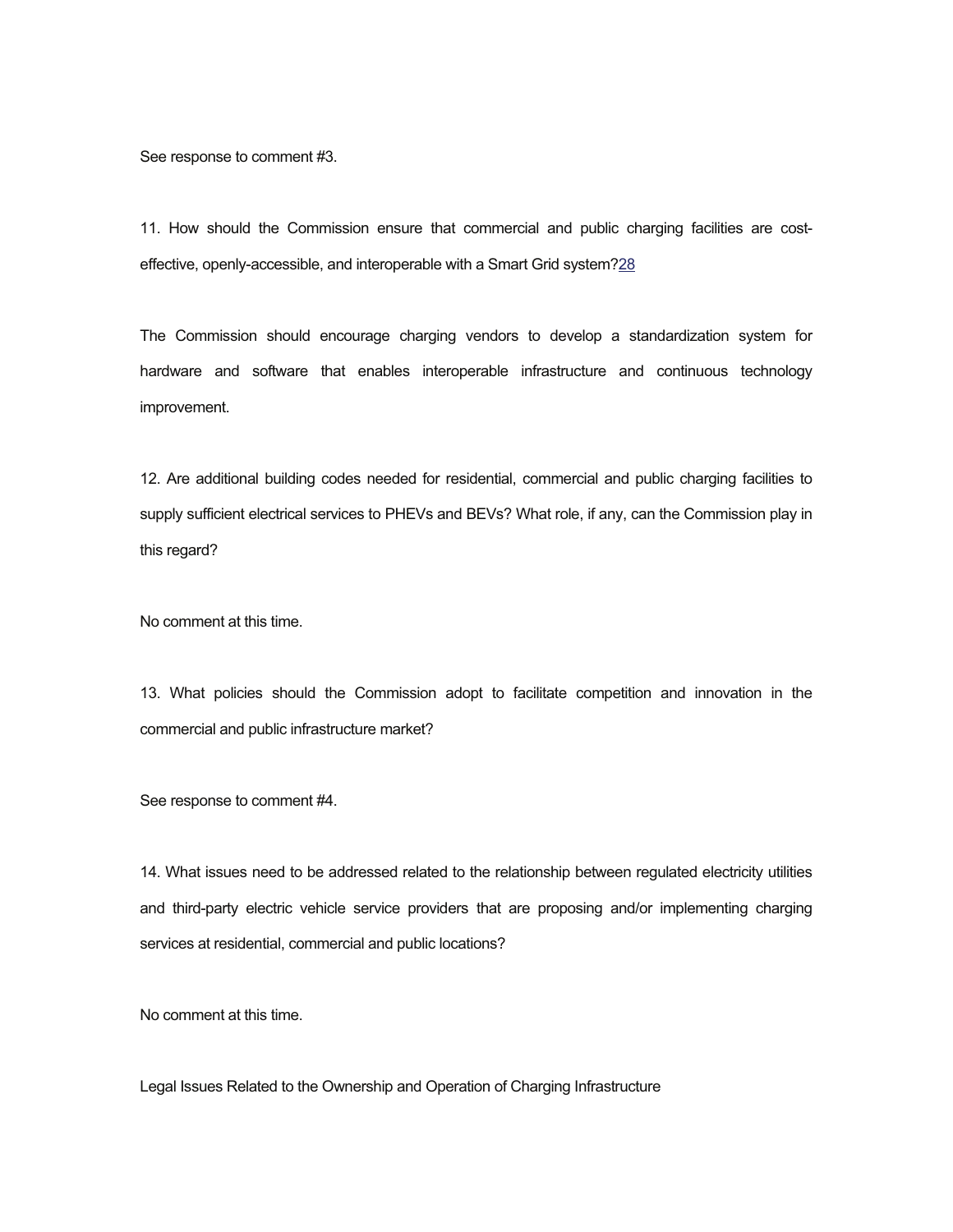15. Under what circumstances are third-party electric vehicle service providers public utilities and/or electrical corporations pursuant to Pub. Util. Code § 216 and Pub. Util. Code § 218? What implications do Pub. Util. Code § 216 and Pub. Util. Code § 218 have on the competitiveness of the third-party electric vehicle service provider market? If the Commission has jurisdiction over third-party electric vehicle service providers, what is the appropriate level of regulatory oversight?

No comment at this time.

16. What statutory changes, if any, should the Commission propose to the legislature to encourage innovation and competition in the charging infrastructure market?

See comment #4.

# Codes and Standards

17. Please identify current and pending Society of Automotive Engineers vehicle design and interface technical requirements, the Underwriters Laboratory listed components and systems, and the National Electric Code, California Electric Code, and California Building Code Regulations that govern the installation, operation, and maintenance of charging infrastructure at the residential, commercial, and public charging EVSE. How does the timeframe for each code and standard adoption impact current and future vehicle and EVSE products? What role, if any, can the Commission play in improving or encouraging this process?

The Commission should not encourage the purchase of any non-standard equipment. The charging providers should have a strong incentive to complete the standards for Level I, II, and III (DC) in that their products should not receive large scale purchases until a standard solution is completed. The Commission should be hesitant to encourage large purchases of any equipment that is not part of a universal standard usable by all PHEV and BEV customers.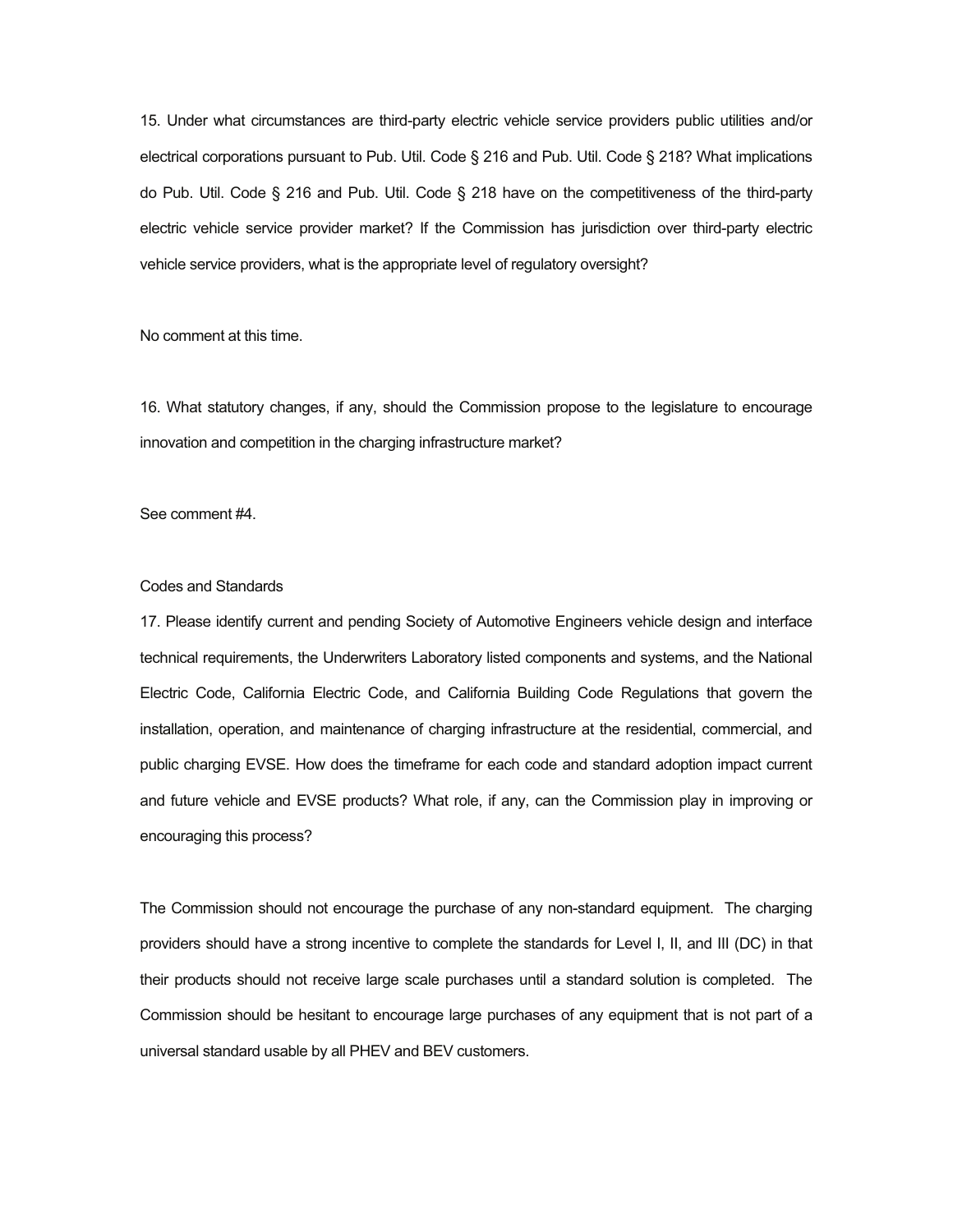18. How important is consumer choice as to Charging Levels ((Level 1, 2 or DC)? If important, how may the Commission best balance driver and grid benefits for all residential, commercial, and public charging infrastructure?

The Commission should encourage the installation of Level I, II, and III (DC) charging equipment based on usage profiles of customers. In urban areas, Level I and II may be sufficient. In suburban and interurban travel corridors, Level II and III will allow greater utilization of PHEVs and BEVs. In general, public stations should at a minimum provide Level II charging, in addition to Level I for electric bikes, scooters, and PHEVs with small battery packs. As battery costs improve, BEV range will increase, along with the need for faster charging. The Commission should be highly cautious of Level I-only installations, as these investments will be obsolete as battery costs decrease and battery pack energy capacity per vehicle increases. In the near future, battery pack energy capacity will affordably increase such that users will charge less frequently, but in greater amounts of energy per charge.

19. What role can the Commission play to ensure EVSE compatibility with a unified EVSE conductive charge coupler standard (J1772) for all residential, commercial, and public charging EVSE within regulated utility service territories? What role can the Commission play to ensure that EVSE be forward-compatible with emerging Society of Automotive Engineers loads, messages, and programs communication standards (J2293, J2836, and J2847)?

See comment #17.

## Electrical System Impacts

20. What are the potential electrical distribution system impacts associated with geographically concentrated PHEV and BEV charging in the near-term? How will utilities anticipate these impacts and make capital investments needed to ensure service network reliability? How should the utility capital investments be paid for and recovered?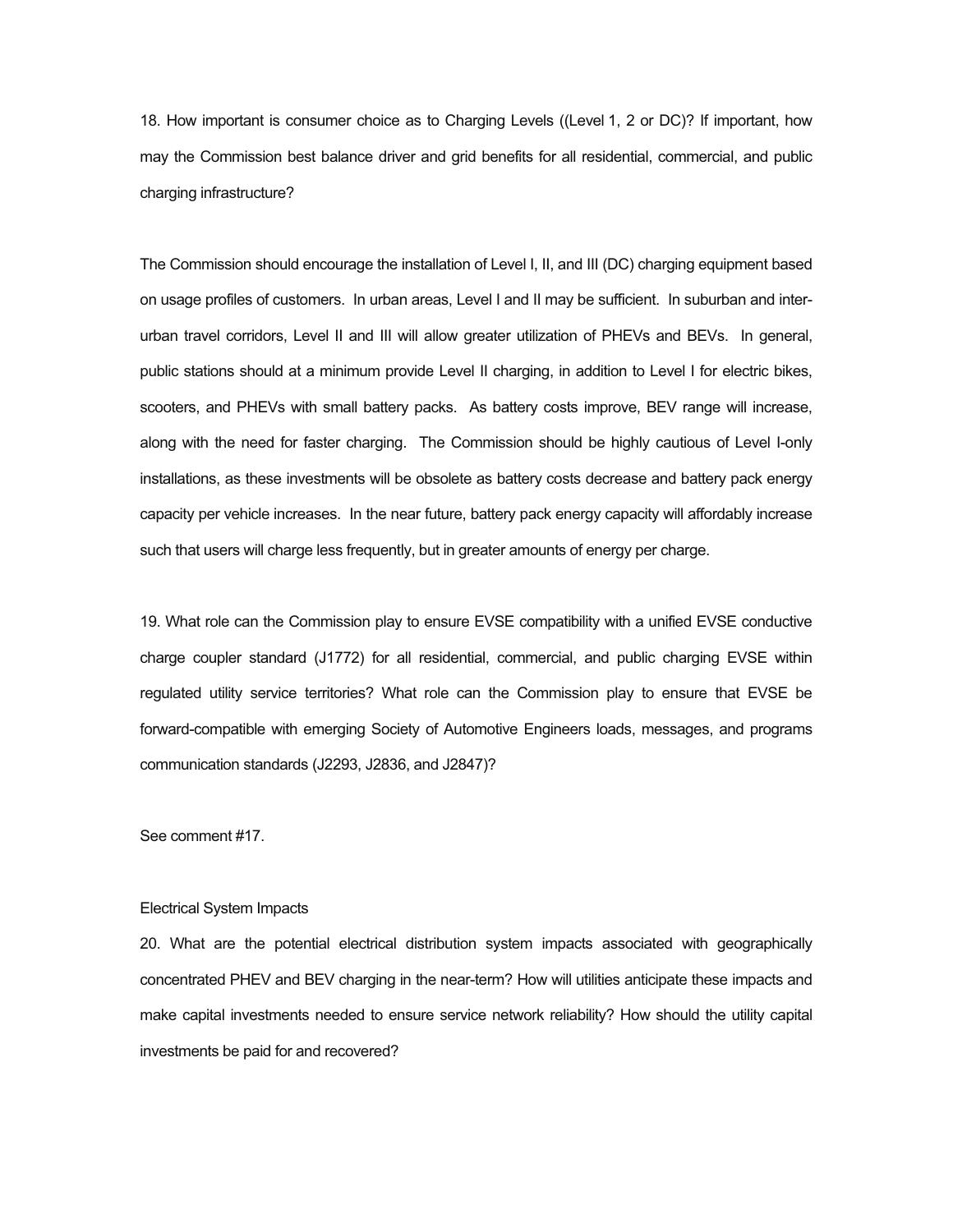If properly implemented, the California Low Carbon Fuel Standard will enable utilities to bank carbon credits obtained during BEV charging, and then trade these credits for revenue to petroleum refineries. We believe BEV charging investments in California will be a profitable investment for utilities. The Commission should work closely with the California Air Resources Board to aggressively implement the California Low Carbon Fuel Standard and execute a cap and trade system for transportation-related CO2 emissions.

21. What commercial and public infrastructure options are most likely to be deployed, e.g., Level 1 charging facilities, Level 2 charging facilities, "service station" model DC charging facilities, and/or battery swap stations? Should the Commission adopt policies to favor certain charging options taking into consideration cost-effectiveness, grid benefits, ability to meet PHEV and BEV driver charging demand, and ability to reduce BEV driver "range anxiety"?29

Level II and Level III (DC) charging are the best long-term investments for the utilities. As hardware is standardized, Level II and Level III charging stations will be useful to all PHEV and BEV customers. Level I-only infrastructure will only be useful to micro-cars, e-bikes, e-motorcycles, and PHEVs with very small battery packs.

22. What potential load shape impacts associated with PHEV and BEV charging should utilities anticipate in the near-term? How can time variant pricing, demand response programs, and advanced meters mitigate load spikes associated with uncontrolled, simultaneous charging found to occur at specific times of day, for example, when drivers arrive home from work? How should the Commission address potential load spikes if a large number of customers begin charging simultaneously when lower electricity rates apply under TOU rate schedules?

The Commission should adopt variable time of day pricing. We believe BEVs offer the best environmental and cost benefits when charged at off-peak times, specifically when drivers are typically at home at night.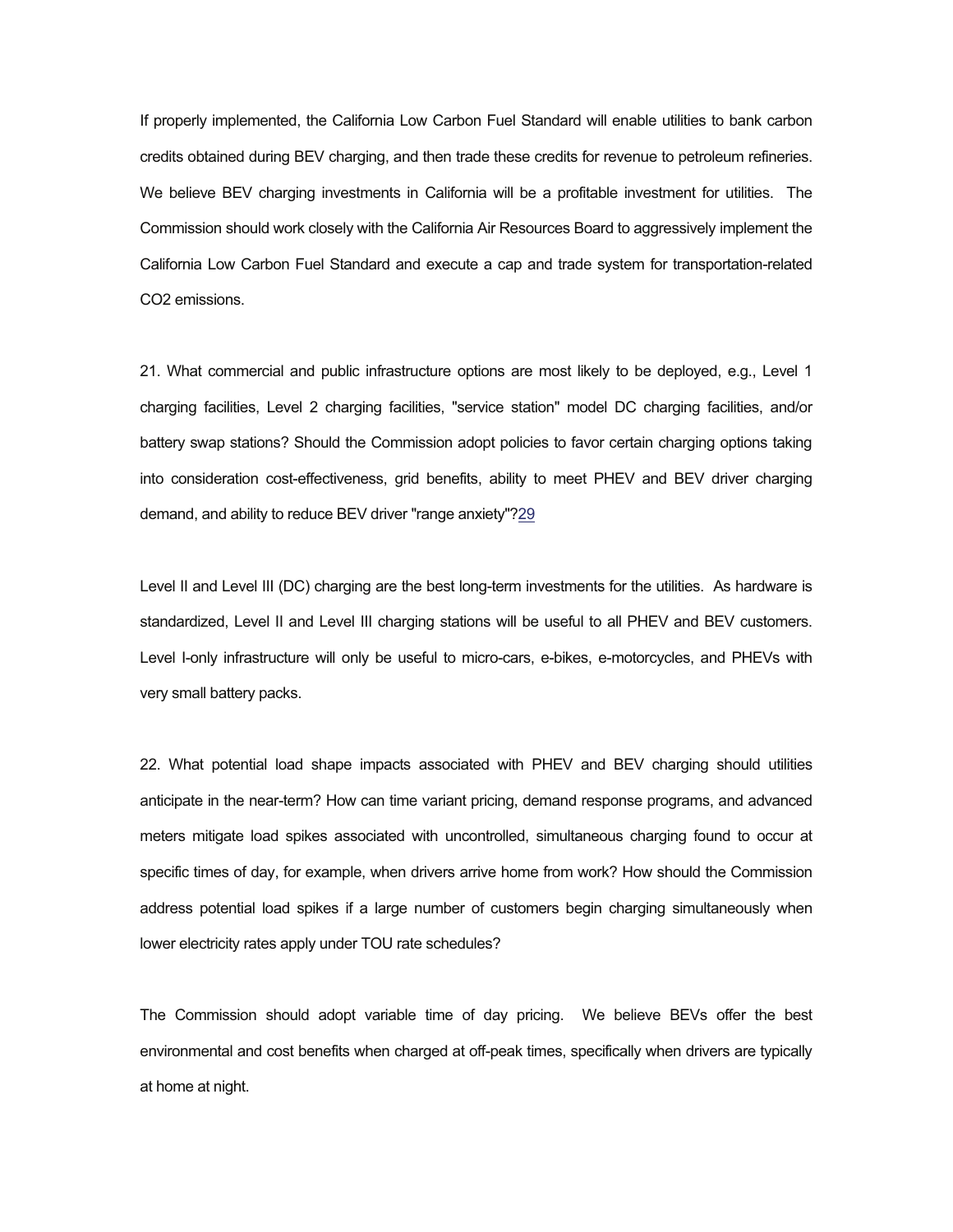23. In the long term, what are the benefits and drawbacks on electric generation and transmission associated with projected PHEV and BEV market growth in California?

BEVs could smooth the load on the grid, as they utilize energy from the grid at night, possibly enabling better asset utilization of certain renewable sources like wind farms. By using off-peak generation to recharge vehicles, as well as enabling the grid to draw from vehicles that are plugged in during the day, utilities will be able to fully utilize base generation capacity and avoid the costly and environmentally unsafe "peak" generation that utilities currently use to meet current demand.

# Tariff-related

24. Should the Commission authorize a default time variant electric vehicle rate applicable to all residential electric vehicle tariff customers? What changes, if any, to the rate protection provisions of AB-1X30 are needed to authorize a default time variant electric vehicle rate applicable to residential customers?

The Commission should authorize variable time of day pricing for EV charging to lower the cost of ownership for BEV drivers and smooth the demand on the grid.

25. What rates should apply to customers charging their PHEVs or BEVs at commercial, industrial, and public charging facilities that are in the same service territory as their home utility?

No comment at this time.

26. What rates should apply to third-party operators of commercial charging facilities? Should the Commission establish new rates for commercial charging facilities taking into account the costs and benefits created by these entities?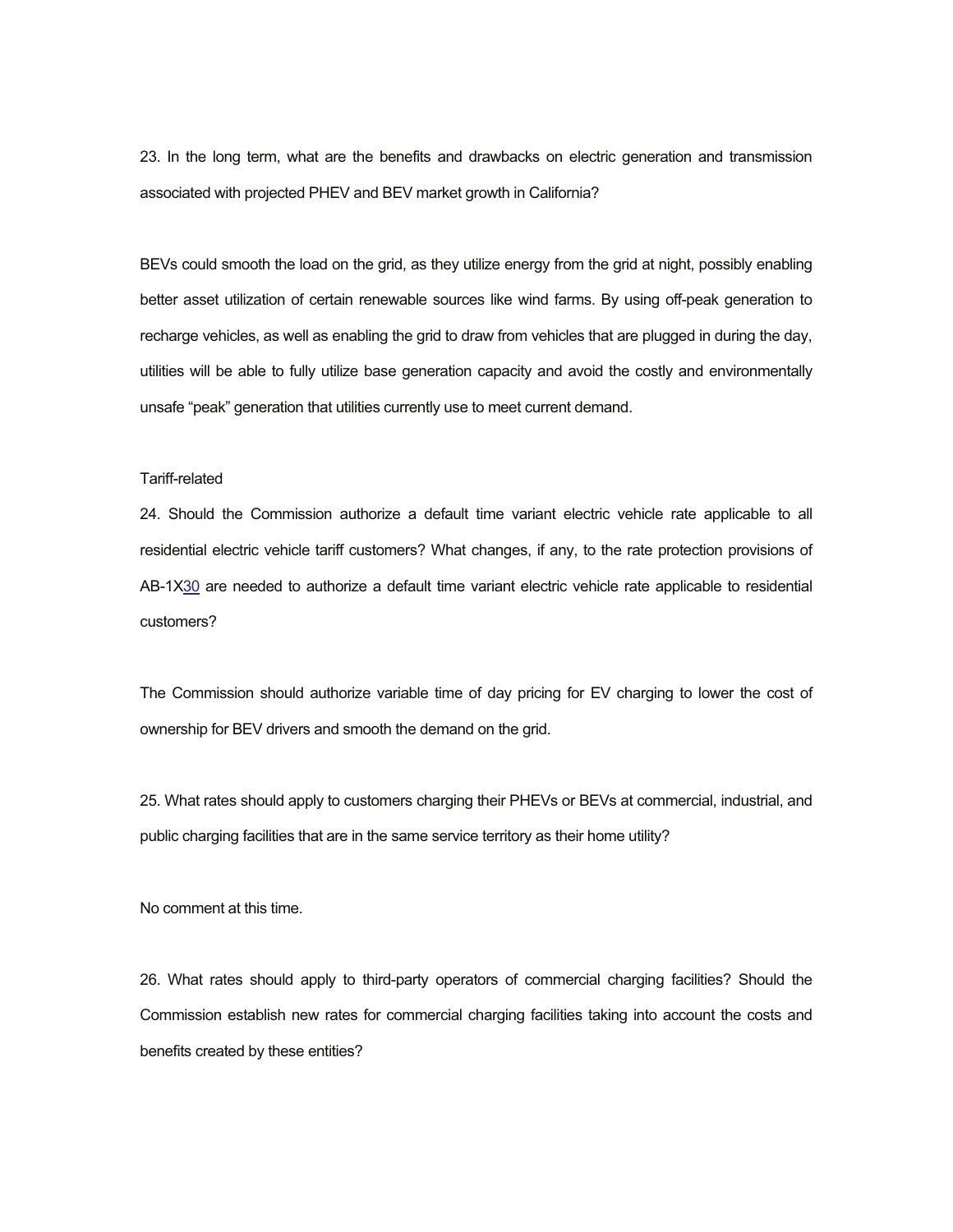No comment at this time.

27. How should a customer pay when charging a PHEV or BEV in another utility's service territory? Please evaluate options set forth below, or suggest alternative approaches:

a. A customer pays a posted price for electricity to a specific electric charging provider at the time of the transaction, similar to how gasoline is purchased.

b. The second utility bills the customer's home utility and the home utility adds the electric vehicle electricity cost to the customers' energy bill. A third-party clearing house could facilitate these transactions.

d. A customer has a relationship with a third party charging provider and pays that third party wherever the customer charges.

e. A customer has a choice of all or some of the above options.

No comment at this time.

28. What types of costs and benefits are generated by electric vehicle adoption on different aspects of the electricity system, including transmission, distribution and procurement costs?

No comment at this time.

29. Should the electric vehicle rate structure be designed to align rates with the system costs and benefits of PHEVs and BEVs, and if so, how? Should the Commission assign additional costs and benefits attributable to PHEVs and BEVs to specified electric vehicle rate classes or socialize the costs and benefits attributable to PHEVs and BEVs to all customer classes? Should the PHEV and BEV rate classes bear existing rate component costs?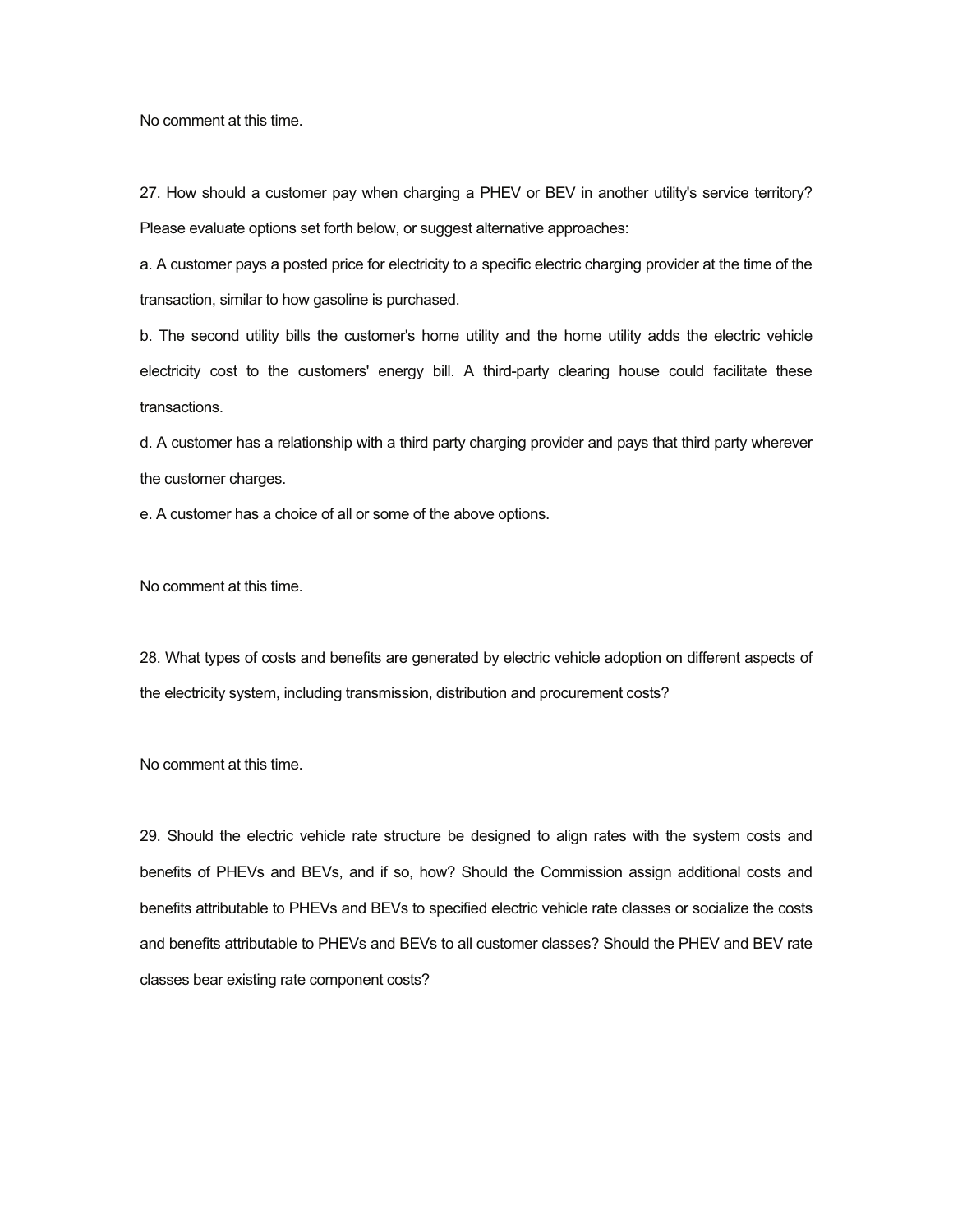The electric vehicle rate structure should address the current tiered pricing that is adversely affecting electric vehicle drivers. Currently, California is pricing electricity on a tiered system that can result in charges of over \$0.40 per kWh if a consumer is using a great deal of electricity.

The Commission should work to eliminate the tiered pricing structure for PHEV and BEV owners, and instead offer discounted rates for charging at off-peak times, as discussed above.

30. Should the electric vehicle rates reflect the marginal cost of service, particularly for off-peak electricity charging and, if so, how?

No comment at this time.

31. Should rate incentives be created for electric vehicles to be paired with distributed generation incentive programs, such as the California Solar Initiative (CSI) and Self-Generation Incentive Program? Should rate incentives be created for electric vehicles to be paired with demand response programs? How should these incentive programs be incorporated into electric vehicle rate structures? Who should pay for such incentives?

No comment at this time.

32. Under what circumstances can utilities and third parties aggregate PHEV and BEV services to participate in California Independent System Operator (CAISO) ancillary service markets? What policies, if any, does the Commission need to consider in this regard?

No comment at this time.

Low Carbon Fuel Standard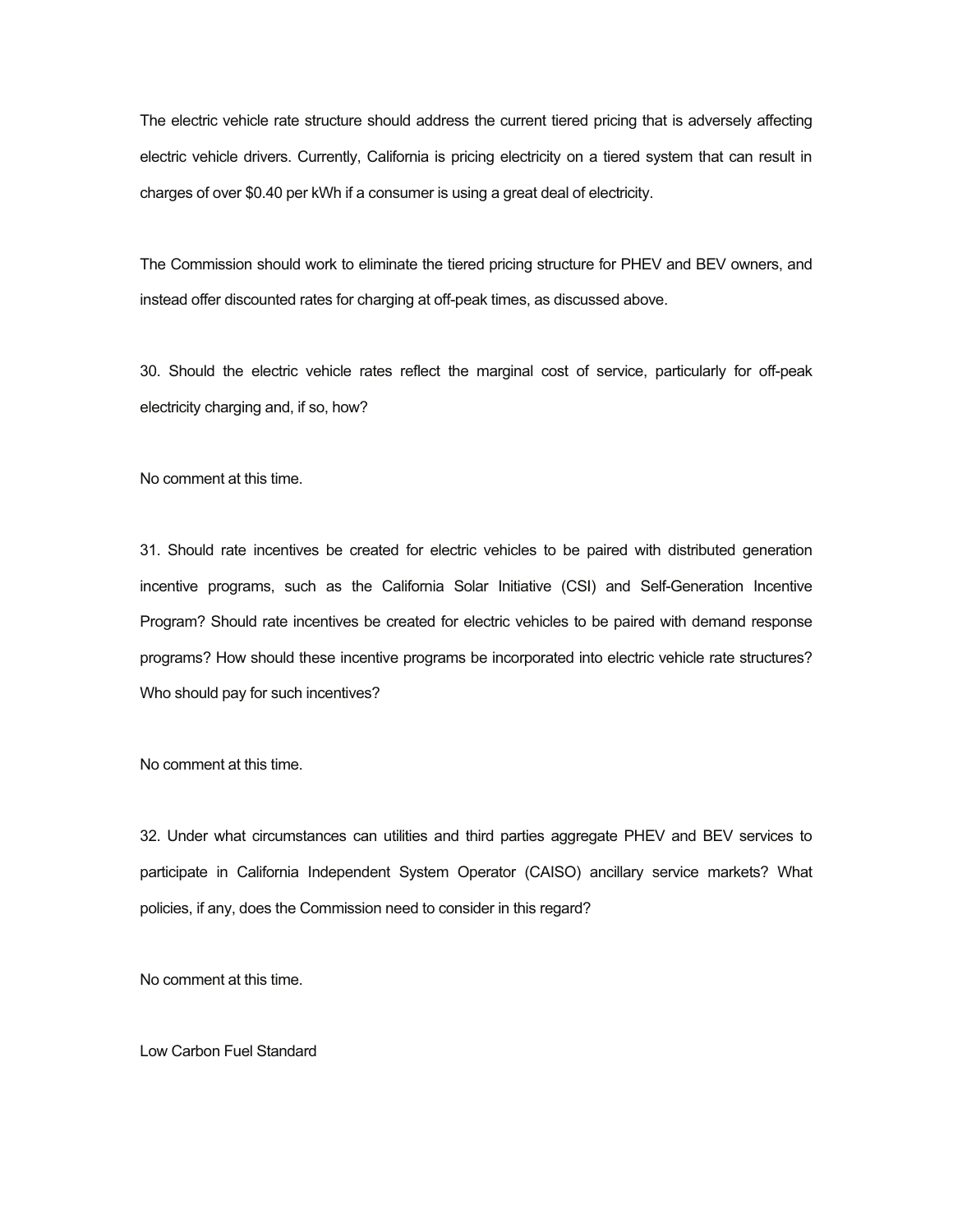33. What recommendations, if any, should the Commission make to the California Air Resources Board regarding the treatment of electricity under the Low Carbon Fuel Standard? 31

The Commission should work closely with the California Air Resources Board to determine and standardize the carbon profile of BEVs relative to conventional vehicles, so that utilities can predict the cap and trade revenue available through BEV charging.

34. If a utility generates and sells credits under the Low Carbon Fuel Standard regulation due to customers' use of electricity as a transportation fuel, what should the utilities do with the revenue from the credits?

The revenue should off-set the fixed and variable costs of providing BEV charging. Any profit after these costs are considered should be offered to BEV consumers in the form of reduced cost of electricity or a State incentive program to offset the upfront cost of purchasing or leasing a BEV.

#### Programs and Incentives

35. Should utilities and/or government provide low-interest finance incentive programs for residential and commercial EVSE? Should these programs incorporate tax incentives available through the American Recovery and Reinvestment Act (ARRA) of 2009?32

BEV charging investments should receive the same level of incentives as other renewable investments, including wind and solar power.

36. Should utilities and/or government provide incentives that encourage customers to purchase higher-efficiency electric vehicles rather than less efficient electric vehicles, and if so, how should the incentives be structured?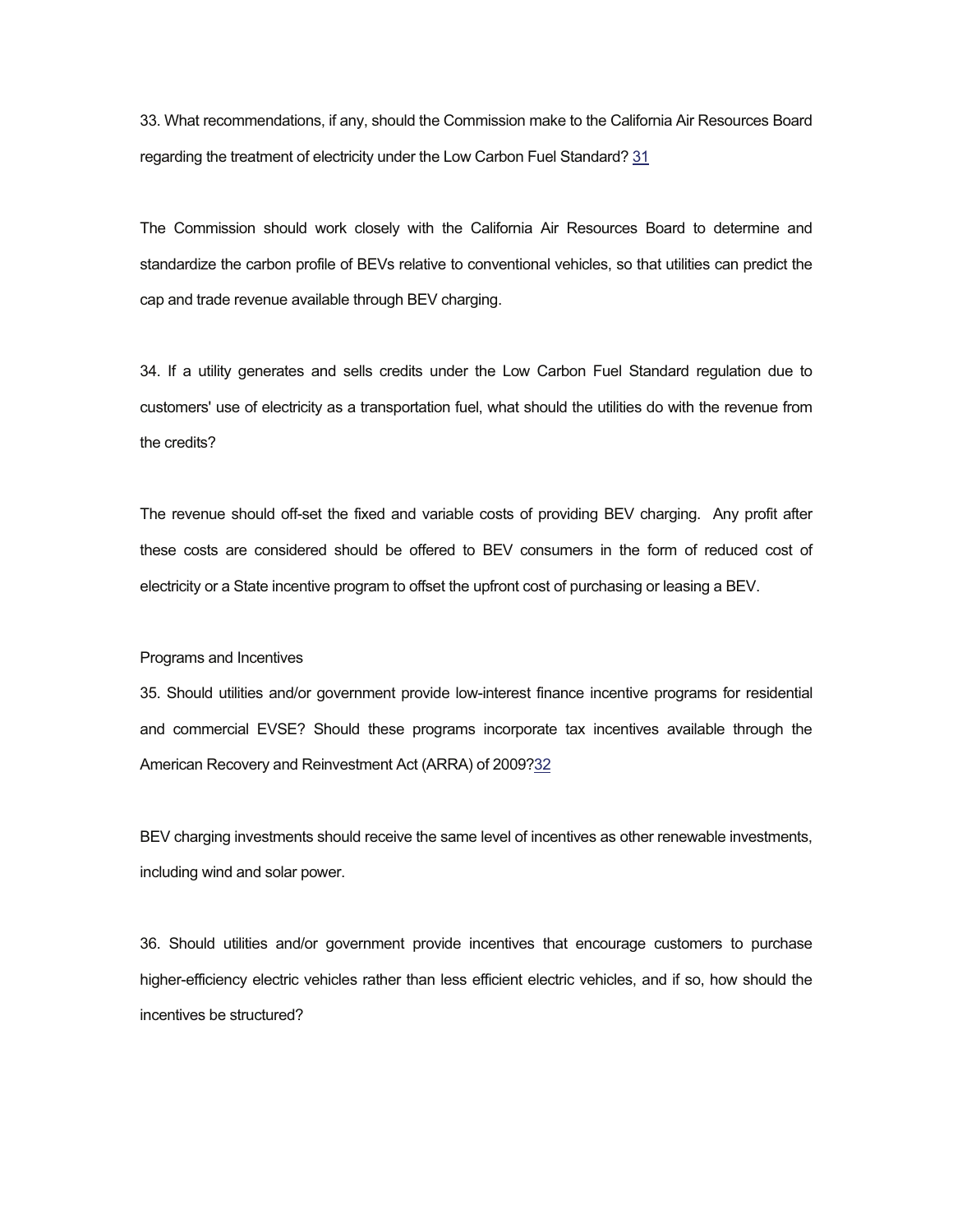Any purchase incentive program for BEVs should measure the relative efficiency of the products. Utilities could offer free or subsidized hardware for those customers that purchase the most efficient BEVs on the market.

37. How should the Commission ensure that any policies developed related to electric vehicles provide a level playing field for transportation fuels and technologies?

The Commission should consider the CO2 and local air quality benefits of any technology that it supports. The Commission should also be careful to incorporate the total Life Cycle Analysis of any technology to incorporate the CO2 impact of land-use, energy generation, and other impacts of all alternative energy strategies.

38. How could electric vehicle adoption impact other Commission policies and initiatives including the Renewable Portfolio Standard, the Long-Term Energy Efficiency Strategic Plan, energy efficiency goals, and zero net energy homes goals?33

No comment at this time.

# Education and Outreach

39. What entities and programs best facilitate customer outreach and education regarding convenient and timely EVSE installation options and customer tariff education to ensure awareness of off-peak versus on-peak charging costs?

We believe a market based approach will encourage efficient behavior. Rates should be structured such that customers clearly see a noticeable difference in cost from charging peak versus off-peak (night).

Scope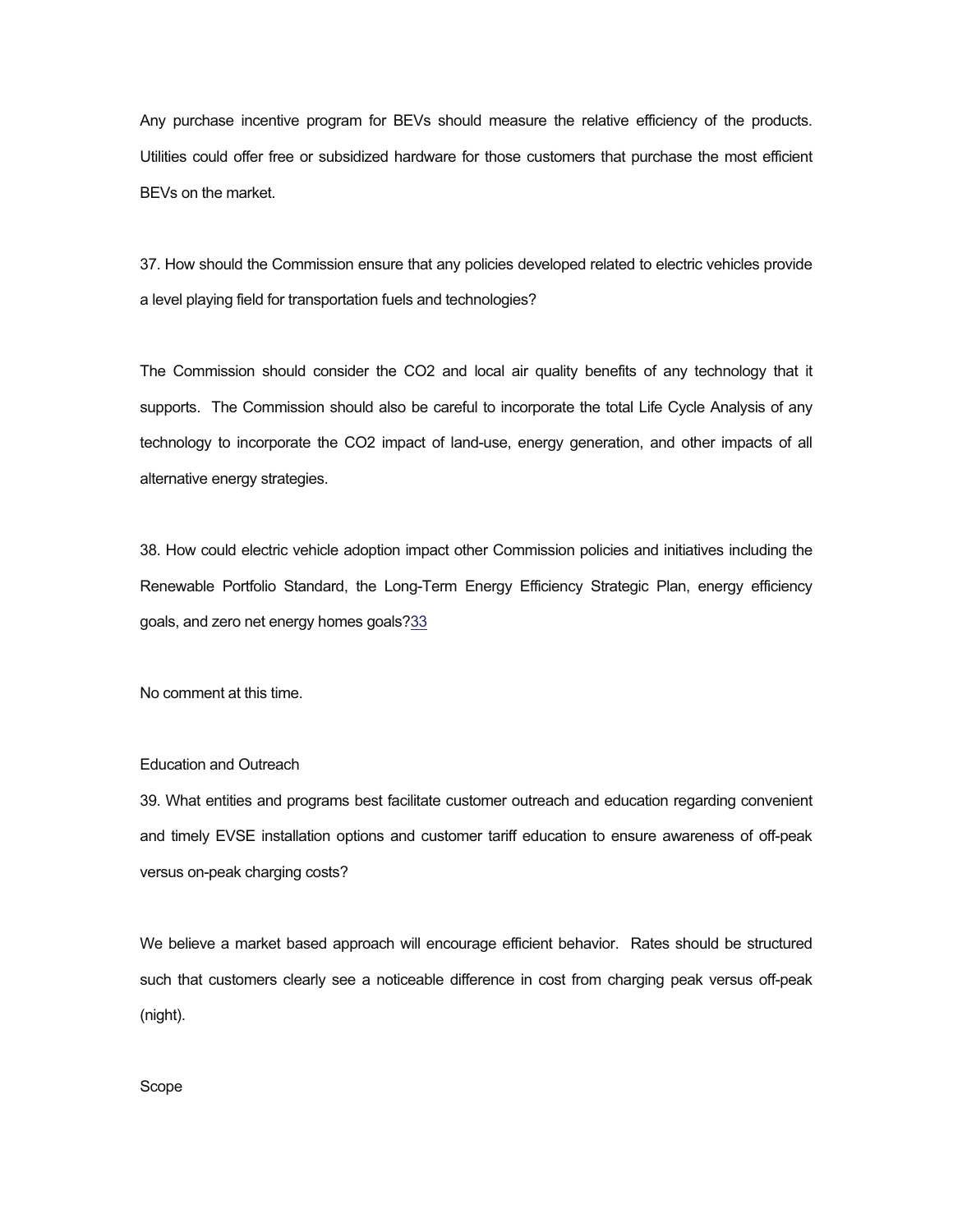40. Should the Commission consider natural gas vehicles as part of this rulemaking, or consider natural gas vehicle issues through utility filed Application(s) and/or Advice Letter(s)? What are the near-term tariff, infrastructure, incentive programs or other issues that the Commission should address with respect to natural gas vehicles?

We believe that California's natural gas resources are most efficiently converted into useful energy when consumed to generate electricity at scale in a power plant. In the long-term, we do not see natural gas powered small vehicles being an efficient energy strategy. Therefore, we do not encourage extensive investment in natural gas infrastructure for vehicle use.

41. Should the Commission consider medium-duty electric vehicles, heavy-duty electric vehicles, and off-road electric vehicles as part of this rulemaking? If so, what issues specific to these vehicles should the Commission consider?

BEV trucks, including material handling equipment and local delivery vehicles will be an important asset in California's clean vehicle portfolio. The Commission should consider strategies that encourage government and business fleets to reduce their emissions by replacing diesel trucks with electric trucks for short-range, high-usage applications. Port areas such as Long Beach and Oakland would especially benefit from investments in infrastructure that facilitate a transition from material handling equipment that burns petroleum locally to clean electric trucks and fork-lifts. The Commission should also encourage all of the utilities to convert their service fleets to electric trucks. These vehicles would be ideal candidates, especially in urban areas, for electric powertrains.

42. What other issues should the Commission consider in this rulemaking? What are your recommendations regarding those issues?

In every issue considered, Tesla Motors encourages the Commission to consider quality, safety, and standardization of investments. Tesla Motors is excited to be a part of a clean vehicle future for